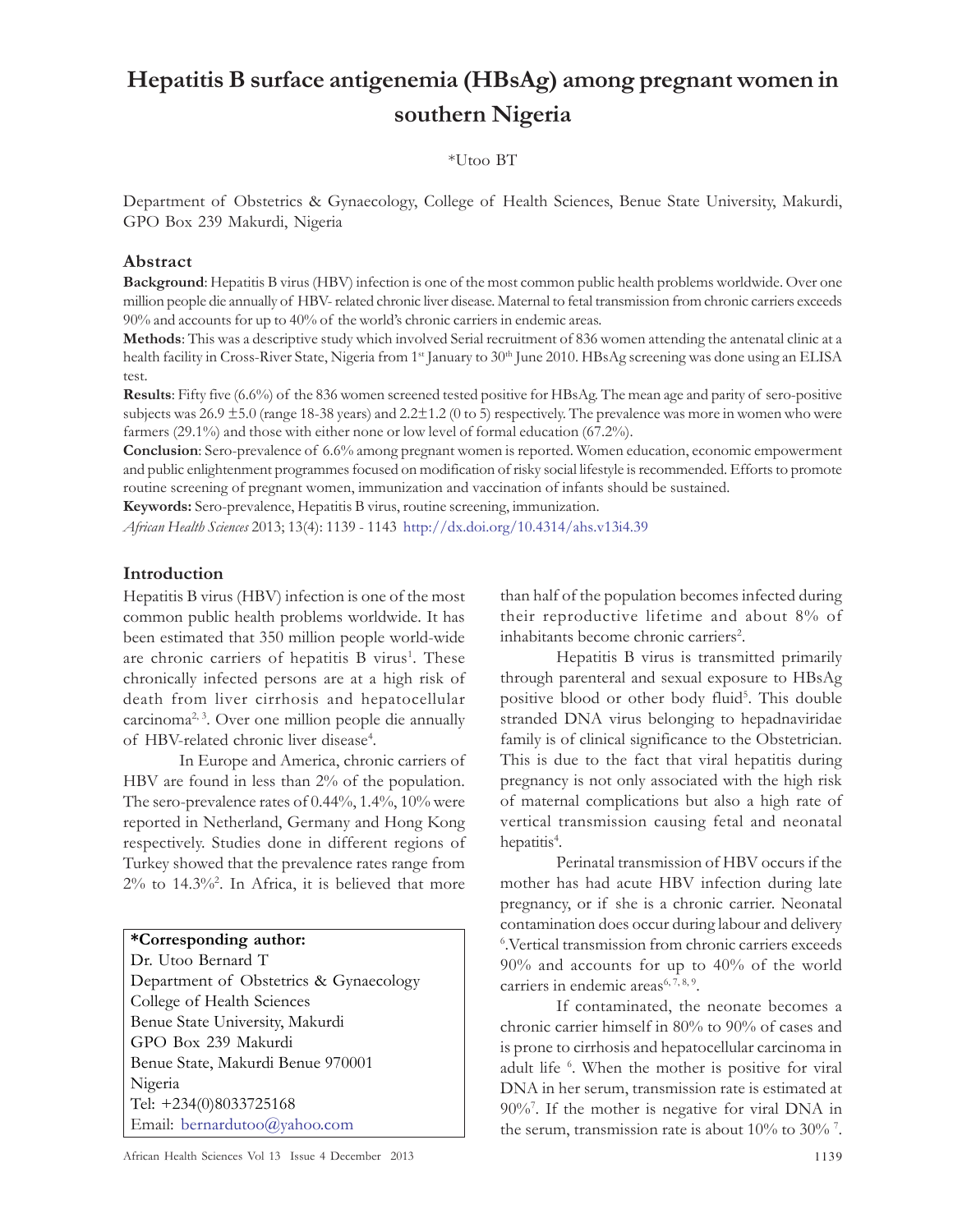Similarly, a positive test for Hb e Ag viral protein which is a marker for patients at high risk for transmission of the disease indicates the individual has a high level of the virus<sup>8,9</sup>. However, the absence of e-antigen does not necessarily exclude active viral replication because; some patients have mutant viruses that do not give rise to e-antigen. The disappearance of Hbe Ag and rise in anti-Hbe antibodies is associated with a decline in vireamia $8,10$ .

A study done in Canada showed that hepatitis in pregnancy is not associated with increase abortion rate, still birth or congenital malformation<sup>6</sup>. However, prematurity is likely to increase if hepatitis is acquired in the last trimester <sup>6</sup>. Some studies have also demonstrated that infants born to mothers with acute infection during pregnancy have low birth weights<sup>2</sup>.

Hepatitis B virus infection in pregnancy could be detected through the 3-part hepatitis B blood panel. These includes hepatitis B surface Antigen (HBsAg), hepatitis B surface Antibody (HBsAb or anti-Hbs) and hepatitis B core Antibody  $(HbcAb)$  or anti-HBc)<sup>12</sup>. The prevention of HBV infection among pregnant women should be a major concern of every reproductive health expert. Notable agencies such as the United States Preventive Services Task Force (USPSTF), Centres for Disease Control (CDC) and Advisory Committee on Immunization Practices (ACIP) have all strongly recommended universal HBsAg screening of pregnant women to prevent perinatal HBV transmission and Mother-to-child infection of HBV 13 .

Despite these strong recommendations based on good evidence in maternal-fetal medical practice, several heath care centers in developing nations of the world, including Nigeria, are yet to make HBV screening in pregnancy a routine practice. Routine screening in pregnancy for some of these infectious pathogens have been restricted to blood donors. This has negatively affected the prevention, diagnosis and early treatment of the infection in pregnancy.

It is true that in resource -constrained countries like Nigeria, adopting and implementing a new preventive measure requires not only the proof of the existence of the infection but also its magnitude and the trend of the problem in the community $11$ . This also includes the implication of not adopting timely intervention measures<sup>11</sup>. Although, some studies on sero-prevalence of HBV infection in pregnancy have been done in Nigeria,

few have taken place in secondary health care centers in the Southern region of the country.

There is need therefore to assess the current prevalence and the trend in the spread of the infection. This study was thus designed to assess the sero-prevalence of HBsAg in pregnancy in a secondary health care facility in South-South, Nigeria.

# Methods

# Study setting and design

The study was carried out at the Sacred Heart Hospital (SHH) Obudu, Cross-River State, Nigeria. Obudu is an urban community whose inhabitants are civil servants, students, traders and farmers. The SHH is the largest in the area and offers clinical services ranging from primary to secondary care. The center also provides service to patients from neighboring Local Government Areas (LGAs) to Obudu LGA in Cross-River State. This was a descriptive study carried out from 1<sup>st</sup> January to 30<sup>th</sup> June 2010.

# Subjects

 A total of 836 subjects who attended the antenatal booking clinic and consented were recruited serially into the study by the researcher. They were offered pre and posttest counseling by trained antenatal nurses.

## Ethical approval

The hospital gave ethical clearance and approval for the study to be conducted.

## Procedure

During the initial antenatal investigation, five milliliters of blood was taken from each subject for HBsAg test by laboratory scientist. The blood samples were code-labelled to ensure confidentiality. After centrifugation, the samples were analyzed at the hospital laboratory for HBsAg. The test was performed using a rapid Enzyme Linked immunosorbent Assay (ELISA) with test kit by Biotec Lab Ltd, Ipswich, Suffolk, IP5 3TP UK; in accordance with the manufacturer's instructions. All reactive samples were further tested with HBV ELISA kit from DIA-PRO Diagnostic Bioprobes Srl via columella, Italy. Those who remained reactive were considered positive for HBV. All subjects, irrespective of their sero-status were offered post test counselling.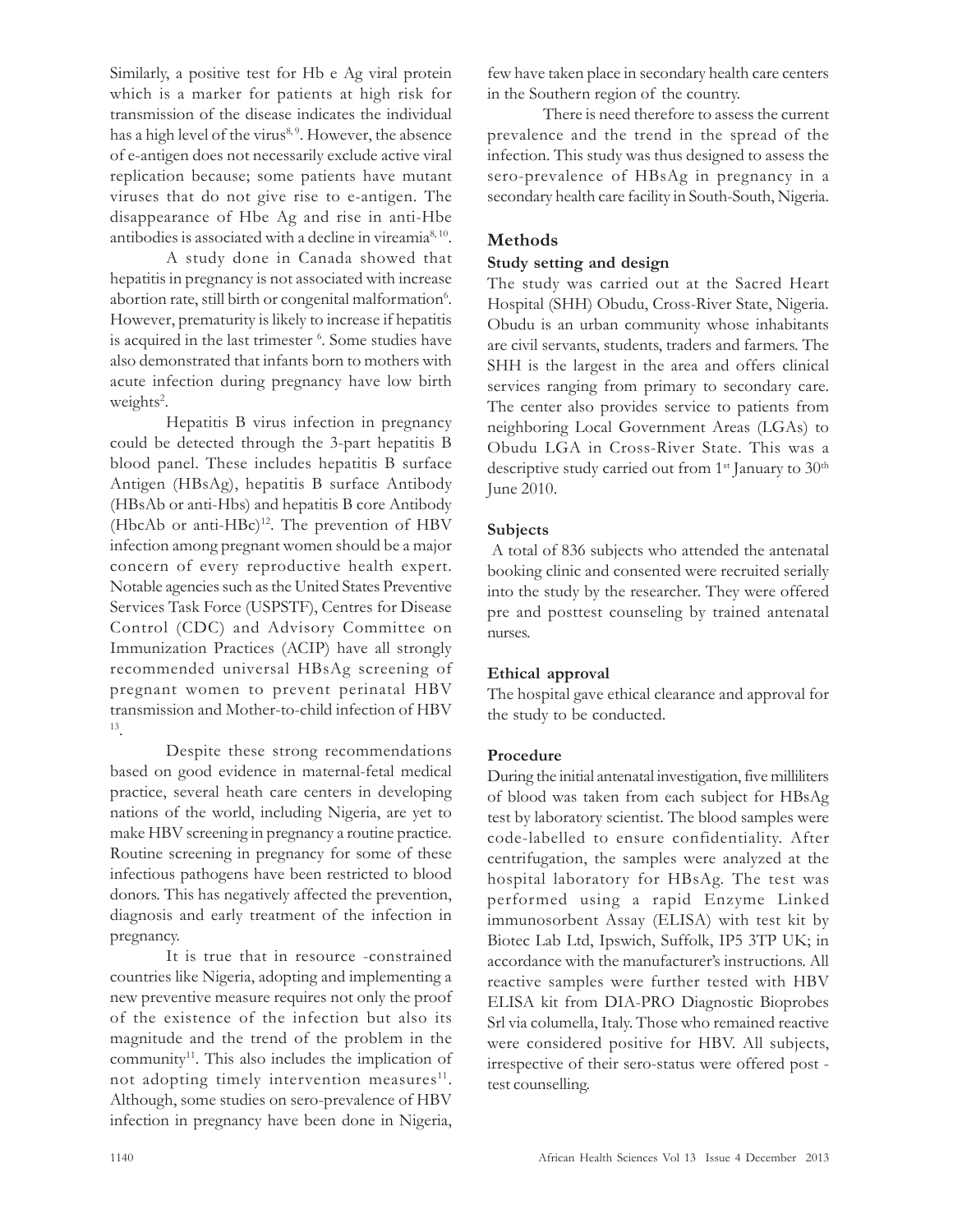#### Data analysis

Data collected included the serological status of subjects studied and their socio-demographic characteristics. This was done through the use of a proforma. The variables of sero-positive subjects were analyzed using EPI Info Statistical software Version 3.2.2.

#### Results

Eight hundred and thirty six (836) subjects were screened for HBsAg, out of which 55(6.6%) tested positive (table 1).

The mean age and parity of sero-positive subjects were 26.9  $\pm$ 5.0 years (range 18-38 years) and 2.2  $\pm$  1.2 (0 to 5) respectively. The age group mostly affected was 24 to 28 year old. Thirty two point seven percent (32.7%) had secondary level of education, 12.7% primary, 30.9% tertiary and 23.7% did not have any formal education. Farmers constituted 29.1%, civil servants 23.6%, traders 20.0%, students 14.5%, teachers 5.5% and others 7.3% (table 2).

#### Table 1: HBsAg serology of subjects studied

| Serology | Number | Percentage |
|----------|--------|------------|
| Positive | 55     | 6.6        |
| Negative | 781    | 93.4       |
| Total    | 836    | 100.0      |

| Table 2: Socio-demographic features of HBsAg |  |
|----------------------------------------------|--|
| positive subjects                            |  |

| Age group            | Frequency | Percentage |
|----------------------|-----------|------------|
| $d'$ <sup>2</sup> 18 | 1         | 1.8        |
| 19-23                | 14        | 25.5       |
| 24-28                | 23        | 41.8       |
| 29-33                | 10        | 18.2       |
| 34-38                | 7         | 12.7       |
| Occupation           |           |            |
| Farming              | 16        | 29.1       |
| Civil Servants       | 13        | 23.6       |
| Schooling            | 8         | 14.5       |
| Trading              | 11        | 20.0       |
| Others               | 4         | 7.3        |
| Teaching             | 3         | 5.5        |
| Education            |           |            |
| None                 | 13        | 23.6       |
| Primary              | 7         | 12.7       |
| Secondary            | 18        | 32.7       |
| Post-Secondary       | 17        | 30.9       |
| Parity               |           |            |
| $\boldsymbol{0}$     | 5         | 9.1        |
| $1 - 2$              | 27        | 49.1       |
| $3 - 4$              | 22        | 40.0       |
|                      |           |            |

Figure 1 Shows the prevalence of HBsAg among pregnant women in some parts of south -south zone in Nigeria, namely Benin-city (2.2%), Port-Harcourt (4.3%) and Obudu (6.6%). Figure 2 demonstrates regional variations among the three zones out of the six in the country. The southeast represented by Enugu reported 4.3%, south-west represented by Lagos reported 6.08% and south-south represented by Obudu reported 6.6%. This showed a relatively higher prevalence in south-south zone in Nigeria.



Figure 1: Sero-prevalence of HBV in some urban centers in South-South Nigeria



Key: S-East (Enugu), S-West (Lagos) and S-South (Obudu).

Figure 2: Comparison of sero-prevalence of HBV among three centers in the various zones in Southern part of Nigeria

African Health Sciences Vol 13 Issue 4 December 2013 1141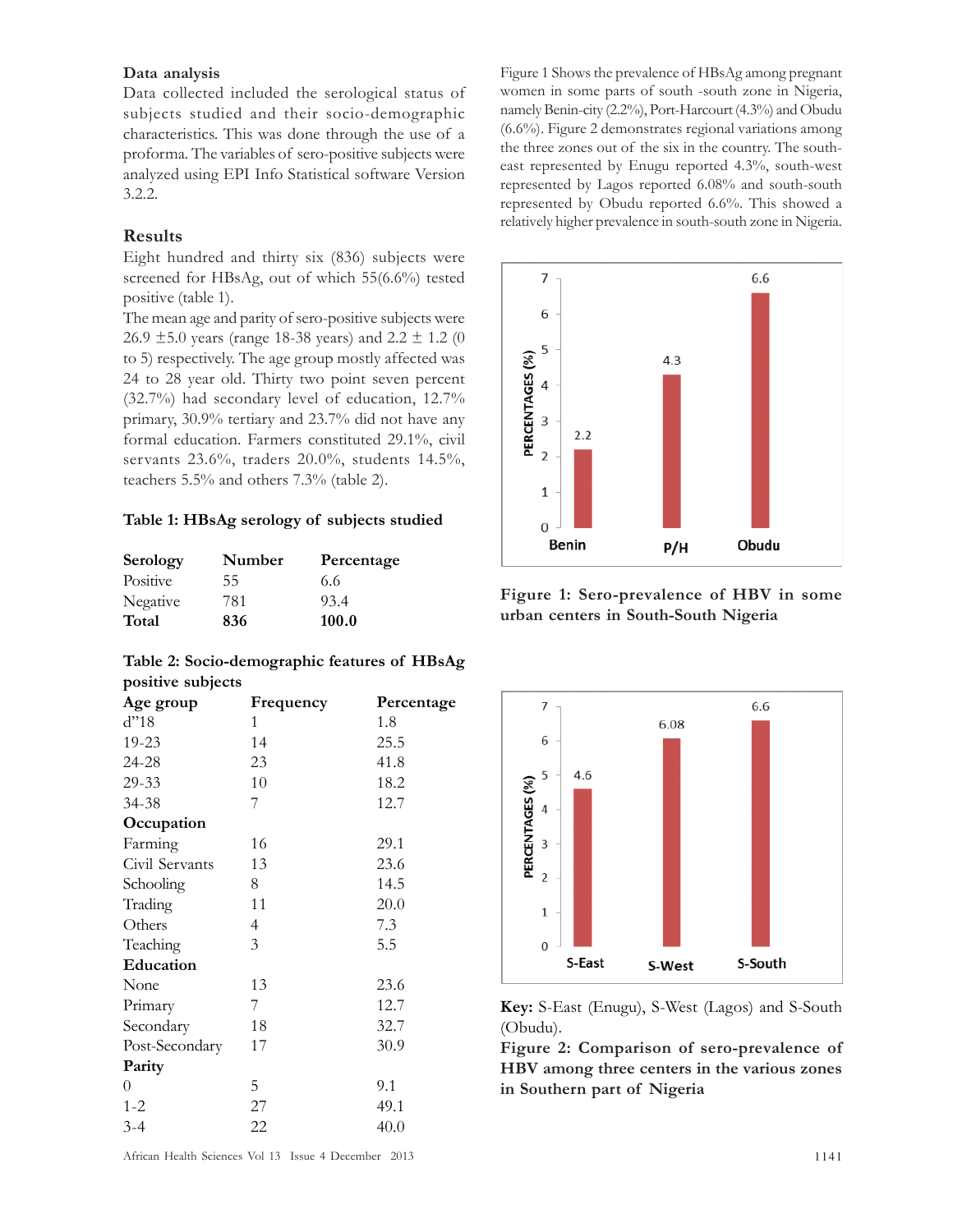# **Discussion**

The sero-prevalence rate of HBV Infection in pregnancy in the study was 6.6%. This is higher than the prevalence of  $2.2\%$  reported in Benin City<sup>11</sup>, 4.6% in Enugu<sup>14</sup> and 4.3% in Port-Harcourt<sup>15</sup>. The prevalence, though higher, is comparable with the  $6.08\%$  reported in Lagos<sup>16</sup>, Nigeria.

On the international scene, studies have reported various prevalence rates among pregnant women. In Brazil, a prevalence of 1.64%, France 0.29%, Italy 1.1%, Saudi Arabia 2.44%, Pakistan 4.6%, India 2.3%, and Turkey 2.1%. In the Persian Gulf, rates of 7.1% have been reported in Oman and 1.5% in United Arab Emirate. In Africa, rates of 3% to 4% have been reported in Tunisia, 5.6% in Sudan and an astronomically high rate of 25% in Zimbabwe <sup>2, 17-20</sup>.

Comparing the rate of 6.6% in this study which was carried out at Obudu, with the 2.2% in Benin (reportedly carried out eight years ago) and 4.3% in Port-Harcourt (reportedly carried out five years ago) there is obviously a rising trend of HBV infection among pregnant women in the south-south zone of Nigeria. The recent prevalence in the South –South zone which is reported in this study is also higher than that of the South- East (represented by Enugu) and South- West (represented by Lagos) zones of the country. This is an indication that there is an urgent need to implement intervention measures by stake holders in the health sector to halt and reverse the unfortunate trend of events.

Another important concern demonstrated in the study is the infection of teenage primigravid women. The acquisition of HBV infection among this group of women may most likely be through heterosexual contacts, given that the age at coitarche has reduced over the years. Rabiu et al. in a study of risk factors for hepatitis B virus infection among pregnant women in Lagos, Nigeria, reported that early age at sexual debut below 19 years was a significant contributor<sup>16</sup>. Furthermore, more babies at risk of acquiring the infection are likely to be born through these young women who are just beginning their reproductive career. The finding that infection was more among women who either had none or low level of formal education and were mostly involved in agricultural /commercial activities could suggest risky social behavioral practices as a possible means of contacting the infection.

Several studies have shown that screening of pregnant women for HBV infection on the basis of the presence of risk factors may not be effective <sup>14</sup>. Hence routine screening is advocated based on the recommendation of WHO and CDC12-15 . Immunization has been found to be the most effective way of controlling  $HBV<sup>21</sup>$ . The vaccine has an outstanding record of safety and efficacy, and it is 95% effective in preventing development of the chronic carrier state <sup>21</sup>. It is advisable that infants born to HBsAg-positive mothers should receive hepatitis B vaccine and 0.5ml HBIG within 12 hours of birth. The infected mothers were advised to strictly comply with this recommendation inoder to reduce the risk of their babies being infected after birth.

Pregnancy has not been shown to be a contraindication for vaccination for HBV<sup>2</sup> . No apparent risk for adverse effects to the developing fetus has been demonstrated when HBV vaccine was administered to pregnant women even in early pregnancy<sup>2</sup>. Therefore, those pregnant women who are identified to be at risk for HBV infection during pregnancy should be vaccinated<sup>2</sup>. With studies showing that lamivudine therapy for HBV in pregnancy can effectively reduce the risk of intrauterine infection, its use in resource rich -settings may also be helpful in preventing maternal-infant HBV transmission<sup>22-26</sup>. Studies had not shown that vaccination of women who are already infected could be helpful in preventing vertical transmission. Thus, the women who tested positive to HbsAg were not vaccinated; they were however sent to liver specialist for expert medical care.

## Conclusion

With the rising trend in HBV infection among pregnant women in the south-south region of the country, health education of the public that is aimed at the modification of risky social lifestyle, routine screening of pregnant women, and immunization of those at risk and mass vaccination of infants irrespective of maternal HBV status is hereby recommended. In this way, HBV infection, including maternal-fetal transmission may be reduced remarkably.

## Acknowledgement

Prof. Isaac Lar and Prof. EO Nwokedi proof read the initial manuscript. The nurses in the antenatal unit and laboratory scientists of the hospital were very helpful. Thanks to the subjects for their cooperation.